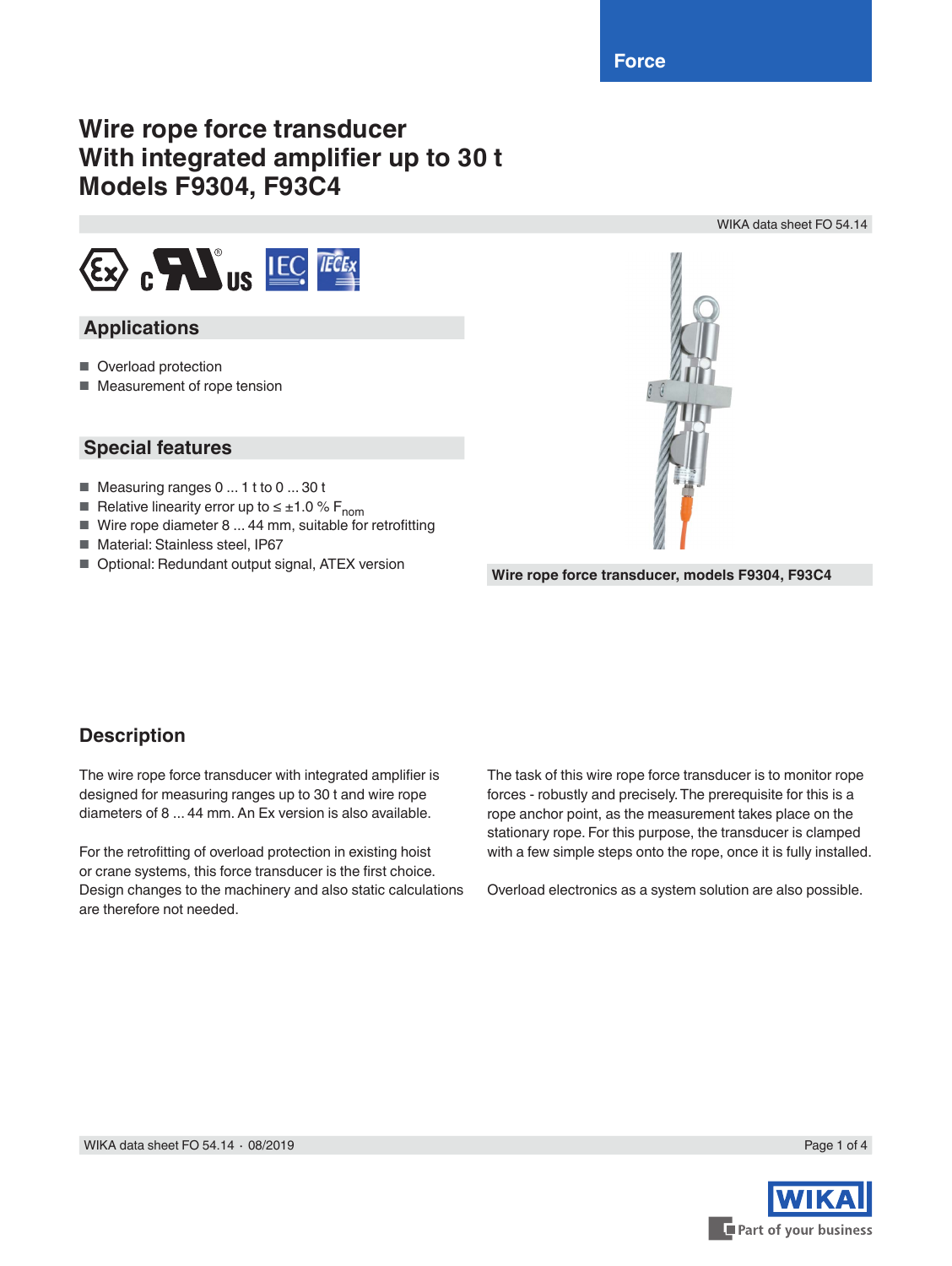# **Specifications per VDI/VDE/DKD 2638**

| <b>Models</b>                                                                                                                      | F9304                                                                                                                                                                                             | <b>F93C4</b>                                                                                                                                                                                                                                                                                      |
|------------------------------------------------------------------------------------------------------------------------------------|---------------------------------------------------------------------------------------------------------------------------------------------------------------------------------------------------|---------------------------------------------------------------------------------------------------------------------------------------------------------------------------------------------------------------------------------------------------------------------------------------------------|
| Rated force F <sub>nom</sub> t                                                                                                     | 130                                                                                                                                                                                               |                                                                                                                                                                                                                                                                                                   |
| Relative linearity error d <sub>lin</sub>                                                                                          | $\leq \pm 1.0 \% F_{\text{nom}}$                                                                                                                                                                  |                                                                                                                                                                                                                                                                                                   |
| Temperature effect on<br>$\blacksquare$ the zero signal TK <sub>0</sub><br>$\blacksquare$ the characteristic value TK <sub>C</sub> | 0.2 % $F_{\text{nom}}/10 K$<br>0.2 % F <sub>nom</sub> /10 K                                                                                                                                       |                                                                                                                                                                                                                                                                                                   |
| Wire rope diameter                                                                                                                 | 844 mm                                                                                                                                                                                            |                                                                                                                                                                                                                                                                                                   |
| Limit force $F_1$                                                                                                                  | 150 % $F_{nom}$                                                                                                                                                                                   |                                                                                                                                                                                                                                                                                                   |
| Breaking force F <sub>B</sub>                                                                                                      | $> 300 \% F_{nom}$                                                                                                                                                                                |                                                                                                                                                                                                                                                                                                   |
| Material of the measuring body                                                                                                     | corrosion-resistant stainless steel, 1.4542, ultrasound-tested 3.1 material                                                                                                                       |                                                                                                                                                                                                                                                                                                   |
| Rated temperature range B <sub>T. nom</sub>                                                                                        | $-20+80$ °C                                                                                                                                                                                       |                                                                                                                                                                                                                                                                                                   |
| Service temperature range B <sub>T, G</sub>                                                                                        | $-40+80$ °C                                                                                                                                                                                       | Ex II 2G Ex ib IIC T4 Gb<br>$-25$ °C < Tamb < $+85$ °C<br>Ex II 2G Ex ib IIC T3 Gb<br>$-25 °C <$ Tamb $< +100 °C$<br>$Ex$ I M2 Ex ib I Mb<br>$-25$ °C < Tamb < $+85$ °C<br>Ex II 2G Ex ib IIC T4 Gb<br>$-40$ °C < Tamb < $+85$ °C<br>Ex I M2 Ex ib I Mb<br>(only available with cable connection) |
| Insulation resistance R <sub>is</sub>                                                                                              | $>$ 50 G $\Omega$ /50 V                                                                                                                                                                           |                                                                                                                                                                                                                                                                                                   |
| Output signal (rated characteristic value)<br>$\mathtt{C_{nom}}$<br>■ Standard<br>Optional                                         | 4  20 mA<br>$2 \times 4$ 20 mA                                                                                                                                                                    | 4  20 mA, 2-wire                                                                                                                                                                                                                                                                                  |
| <b>Current/power consumption</b>                                                                                                   | Current output 4  20 mA                                                                                                                                                                           | Current output 4  20 mA: Signal current                                                                                                                                                                                                                                                           |
| Supply voltage                                                                                                                     | DC 10  30 V                                                                                                                                                                                       | DC 10  30 V for current output                                                                                                                                                                                                                                                                    |
| Load                                                                                                                               |                                                                                                                                                                                                   | $\leq$ (UB – 10 V)/0.024 A for current output                                                                                                                                                                                                                                                     |
| <b>Electrical connection</b>                                                                                                       | Circular connector M12 x 1                                                                                                                                                                        | Circular connector M12 x 1                                                                                                                                                                                                                                                                        |
| Ingress protection (per IEC/EN 60529)                                                                                              | <b>IP67</b>                                                                                                                                                                                       |                                                                                                                                                                                                                                                                                                   |
| <b>Vibration resistance</b>                                                                                                        | 20 g, 100 h, 50  150 Hz per DIN EN 60068-2-6                                                                                                                                                      |                                                                                                                                                                                                                                                                                                   |
| Interference emission                                                                                                              | <b>DIN EN 55011</b>                                                                                                                                                                               |                                                                                                                                                                                                                                                                                                   |
| <b>Immunity</b>                                                                                                                    | in accordance with DIN EN 61326-1/DIN EN 61326-2-3 (optional EMC-strengthened<br>versions)                                                                                                        |                                                                                                                                                                                                                                                                                                   |
| <b>Wiring protection</b>                                                                                                           | Reverse polarity and overvoltage protection and short-circuit resistance                                                                                                                          |                                                                                                                                                                                                                                                                                                   |
| <b>Accessories</b>                                                                                                                 | Safety chain 1 m                                                                                                                                                                                  |                                                                                                                                                                                                                                                                                                   |
| <b>Certificates</b>                                                                                                                | <b>ATEX:</b> per EN 60079-0:2012 and EN 60079-11:2012 (Ex ib)<br><b>IECEx:</b> per IEC 60079-0:2011 (Ed. 6) and IEC 60079-11:2011 (Ed. 6) (Ex ib)<br>UL: per UL 61010-1 and CSA C22.2 No. 61010-1 |                                                                                                                                                                                                                                                                                                   |
| Option                                                                                                                             | Certificates, strength verifications, 3D CAD files (STEP, IGES) on request                                                                                                                        |                                                                                                                                                                                                                                                                                                   |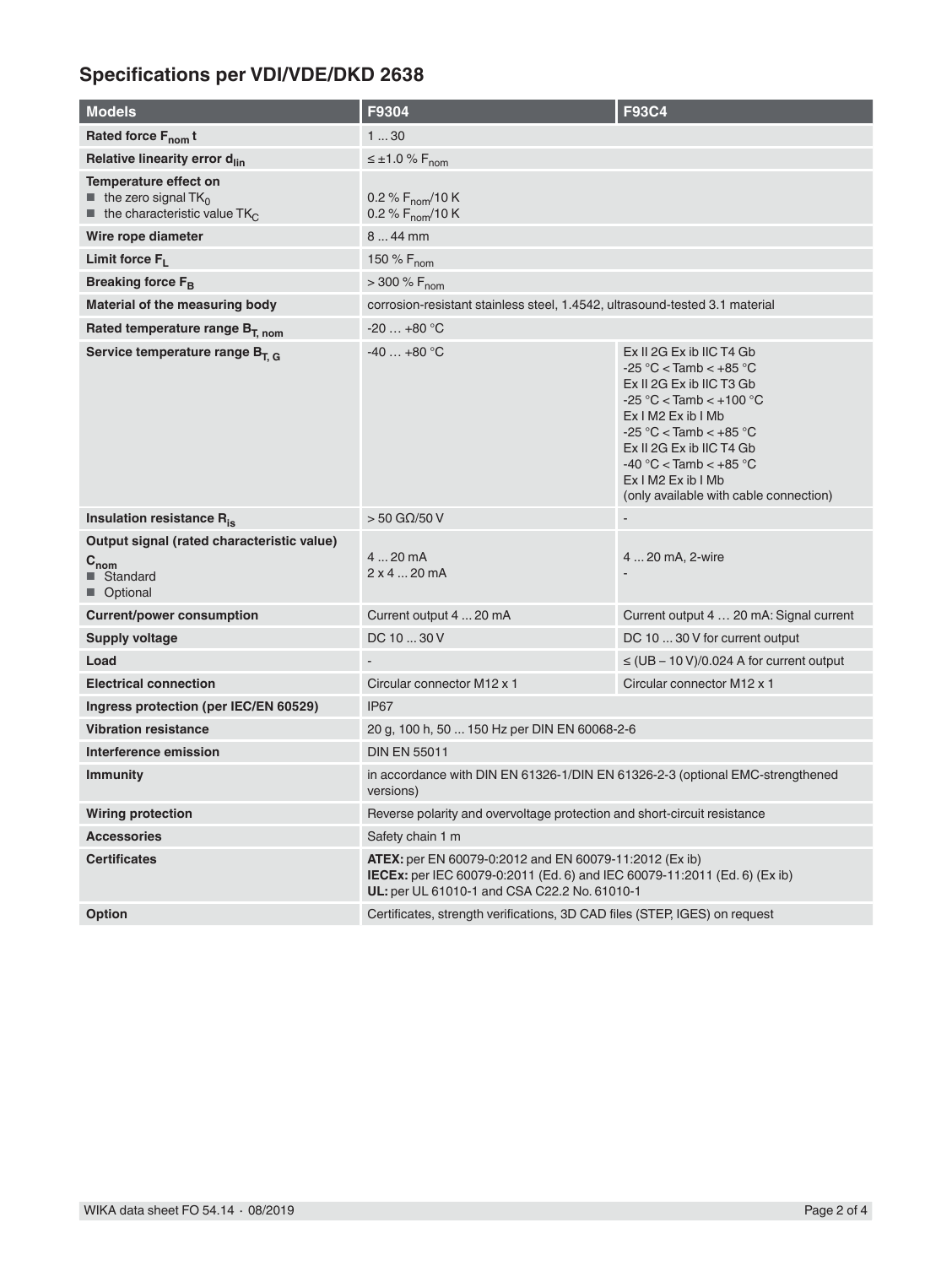## **Dimensions in mm**





#### **Design 2 (as of 25 mm of wire rope diameter)**



Special versions on request